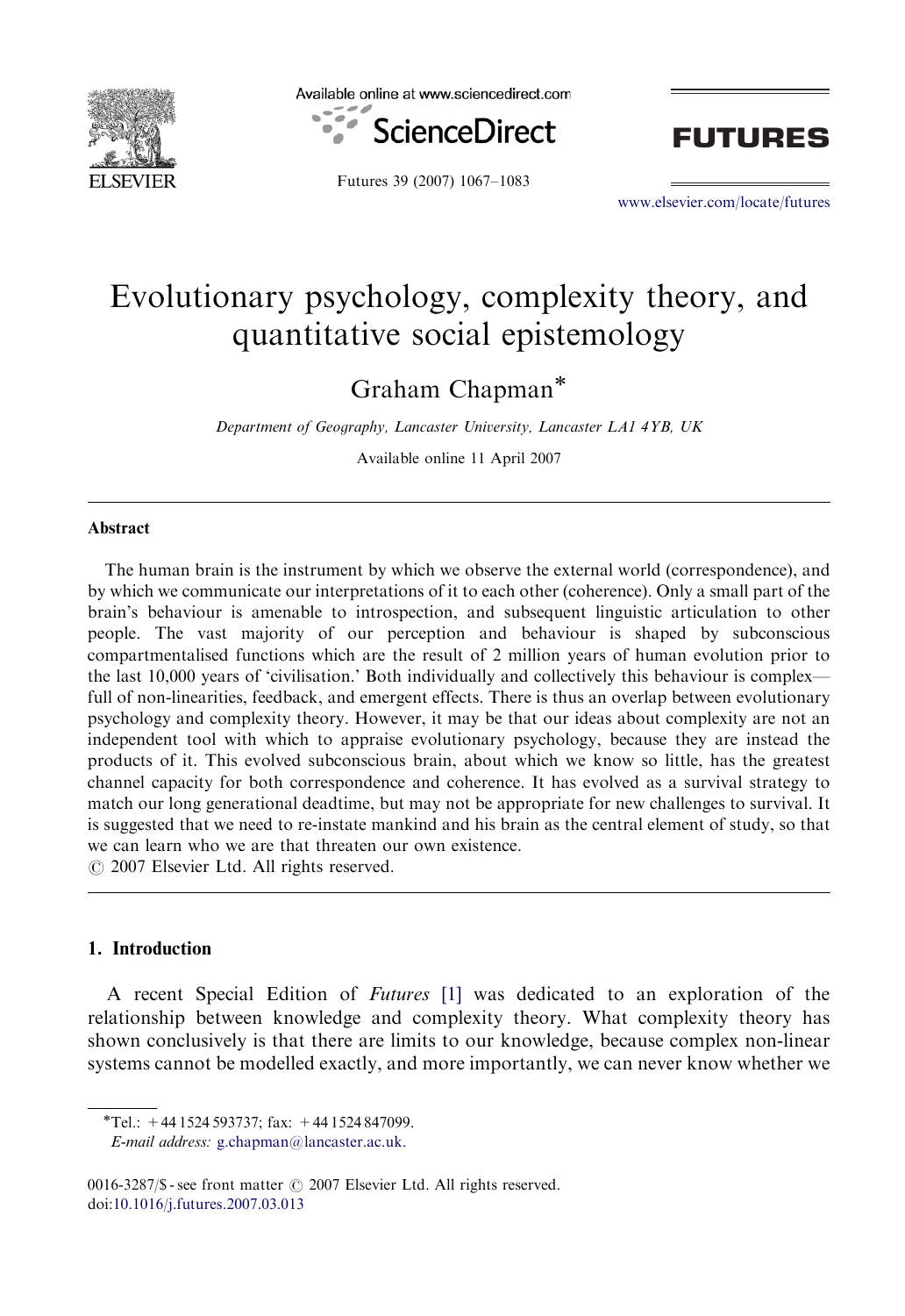have even modelled them approximately. ''In building representations of open systems, we are forced to leave things out, and since the effects of these omissions are non-linear, we cannot predict their magnitude.'' (Cilliers [\[2, p. 608\]](#page--1-0)). If there are limits to knowledge, then what does that say about our ability for 'transparency' and 'accountability'? (Allen and Torrens [\[1\]\)](#page--1-0).

The different papers in the issue put many aspects of dynamical system analysis under the microscope—so that the ideas of adaptive and evolving systems, closed and open systems, memories and history (path dependence) get their full measure. But nearly every paper could have been written by a theorist from planet Zog or planet Beetlejuice, rather than planet Earth. There is virtually nothing that is said about what is distinctive about human beings from planet Earth, yet we are the only agents we know of, capable of writing and editing such an issue. And, in this case, the papers were all written in just one of many human languages (English), in one serial dimension, even if elaborated occasionally by two-dimensional diagrams.

I too wish to relate complexity theory to knowledge. But in this paper, but I ask other questions about the human nature of human knowledge, and relate complexity theory to that. I wish to augment rather than supplant the 'limits' to knowledge arguments of the Special Edition. Indeed, I wish to complexify them.

### 2. The limits of self-knowledge

The human brain can handle more information than that of any other animal. But the conscious ''I'' of any one of us human beings is aware of only the smallest fraction of all the sensing and processing that goes on. Our ability to see colour is the result of this processing, of millions of bits of information. Our extraordinary ability to recognise faces is the product of spectacular computation, as any computer scientist who has tried to emulate the skill full-well knows. Our ability to sense mood, and dissembling, in our friends and associates, is the result of huge amounts of computation—all beyond the reach of conscious awareness for nearly all of the time. The disparity between the little that the ''I'' can say in language and this much, much greater amount of information processing that goes on subliminally, has led Nørretranders [\[3\]](#page--1-0) to distinguish between the ''I'' and the ''me,'' and has led Wilson [\[4\]](#page--1-0) to entitle his book Strangers to Ourselves. We know that most of what we do is determined by the subconscious ''me,'' not the ''I.''

But "I" and its language(s) dominate our conscious understanding of the world, and the way we communicate this understanding to each other. Both consciousness and language have very little bandwidth. Two people who know nothing about each other find it difficult to have meaningful conversations—everything has to be carried through this narrow bandwidth. By contrast, two people who know each other intimately can express a huge amount in a few words and the subliminal language of another known body, where the few words or gestures relate to large stores of shared knowledge and experience.

Thus we, the human beings on this planet, are the choke points in the connection between planet and culture. We need to be aware that the choke point is determined on one side by the capacities of our embodiment. On the other side it is determined at rock bottom by the minimal capacity of linguistic communication, even if this can be augmented by cultural affinity.

The use of language as a connecting medium of understanding traps us in what Bortoft [\[5\]](#page--1-0) in his exposition of Goethe's Wholeness of Nature calls the linear-analytical mode.